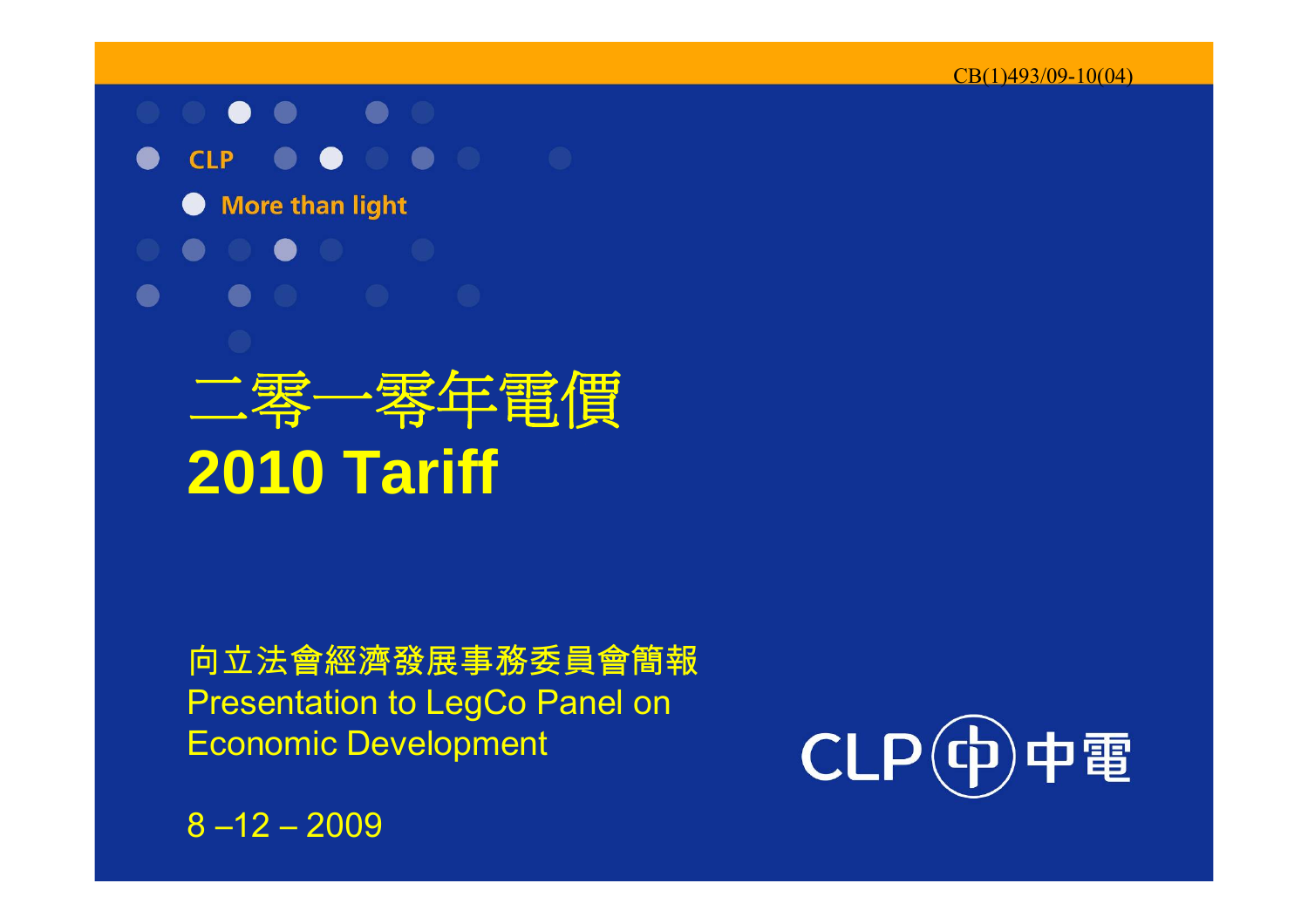



- 中電多年來一直以負責任的態度將電價維持於穩定及可負擔的水平 CLP has managed its tariff responsibly to keep it stable and affordable to its customers over the years
	- $\mathcal{L}_{\mathcal{A}}$  連續十年凍結基本電價,其後於零八年下調一成 CLP has frozen its Basic Tariff for a decade, and subsequently offered a 10% reduction last year.
	- $\mathcal{L}$  期間更向客戶提供40億港元的回扣 CLP has also offered over \$4 billion in rebates to customers over the period.
- 明年基本電價需調整至較可持續水平

For 2010, CLP needs to adjust the Basic Tariff to a more sustainable level from the current level

- 十多年來首次上調 First time increase for more than a decade
- $\mathcal{L}_{\mathcal{A}}$  控制成本令上調幅度降低 Stringent cost control enables a lower rise than otherwise required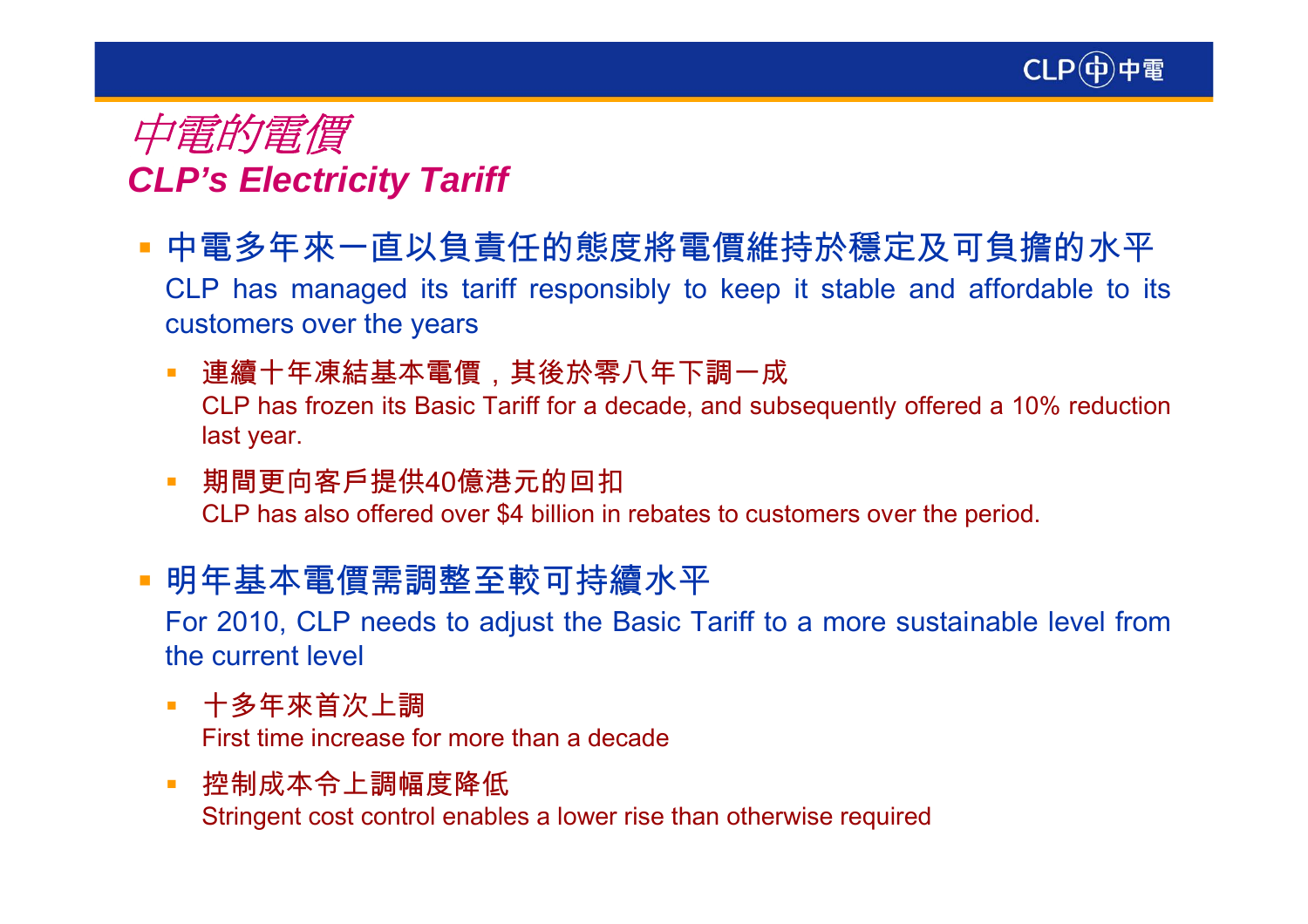



### *2010 Tariff*

| 組成部份 (每度電港仙)<br>Components (¢/u)      | 現行價格<br><b>Current</b> | 改變幅度<br><b>Changes</b> | 2010年1月生效<br><b>Effective</b><br><b>Jan 2010</b> |
|---------------------------------------|------------------------|------------------------|--------------------------------------------------|
| 平均基本電價<br><b>Average Basic Tariff</b> | 77.4                   | $+2.6$                 | 80.0                                             |
| 燃料價條款收費<br><b>Fuel Clause Charge</b>  | 11.8                   | $-0.3$                 | 11.5                                             |
| 平均淨電價<br><b>Average Net Tariff</b>    | 89.2                   | $+2.3$ (+2.6%)         | 91.5                                             |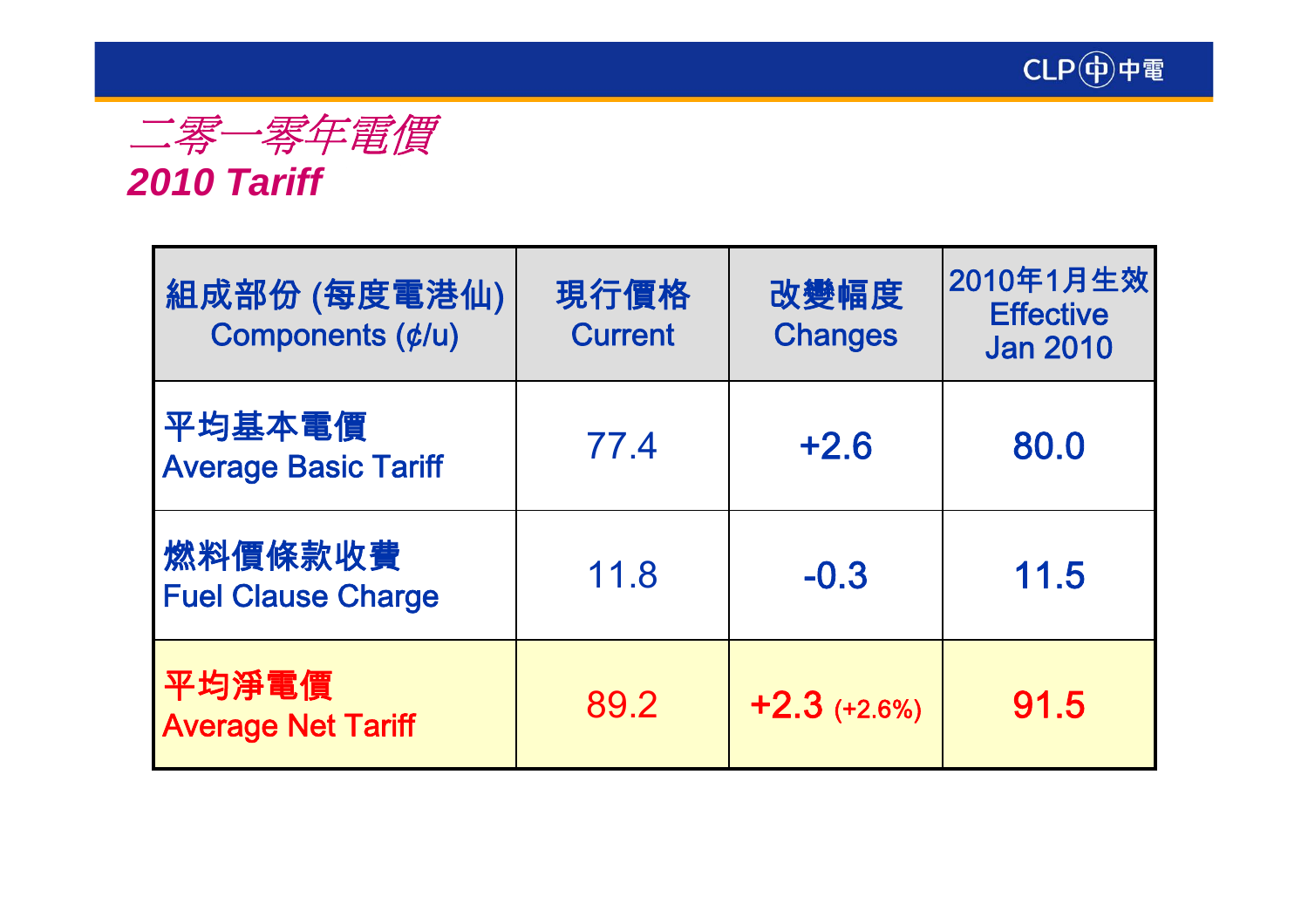



### *Impacts to Customers*

| 住宅客戶                         | 非住宅客戶                            |
|------------------------------|----------------------------------|
| <b>Residential Customers</b> | <b>Non-Residential Customers</b> |
| 七成用戶                         | 七成用戶                             |
| 平均每月電費上調金額                   | 平均每月電費上調金額                       |
| 少於 10元                       | 少於 40元                           |
| 70% of customers             | 70% of customers                 |
| will experience              | will experience                  |
| monthly tariff increase of   | monthly tariff increase of       |
| \$10 or less                 | \$40 or less                     |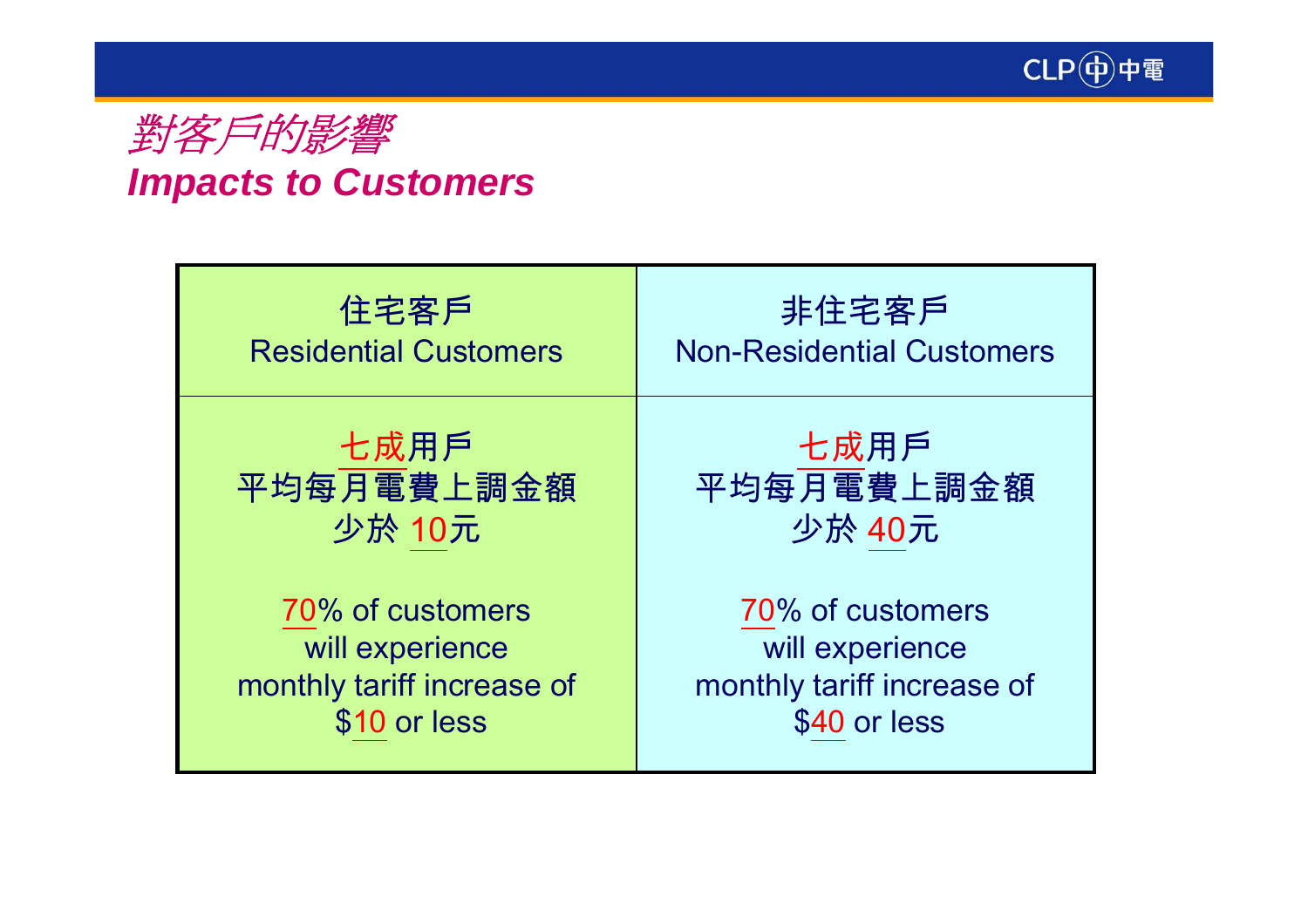



### *Tariff Adjustment is Necessary*

- 脫硫除氮裝置計劃投產 Commissioning of Emissions Control Project
- 為新的天然氣供應作準備 Preparing for New Gas Supply
- 支持香港基建發展 Supporting Hong Kong Infrastructure Development
- 能源及商品價格高企 Higher Energy and Commodity Prices
- 維持供電可靠性,滿足負荷增長 Maintaining Supply Reliability, Meeting Load Growth

### 以改善環保表現**,**支持基建及經濟發展**,** 為香港社會帶來裨益 以改善環保表現**,**支持基建及經濟發展**,** 為香港社會帶來裨益

**To help improve environmental performance, and to support infrastructure and economic To help improve environmental performance, and to support infrastructure and economic developments that will bring benefit to the community of Hong Kong developments that will bring benefit to the community of Hong Kong**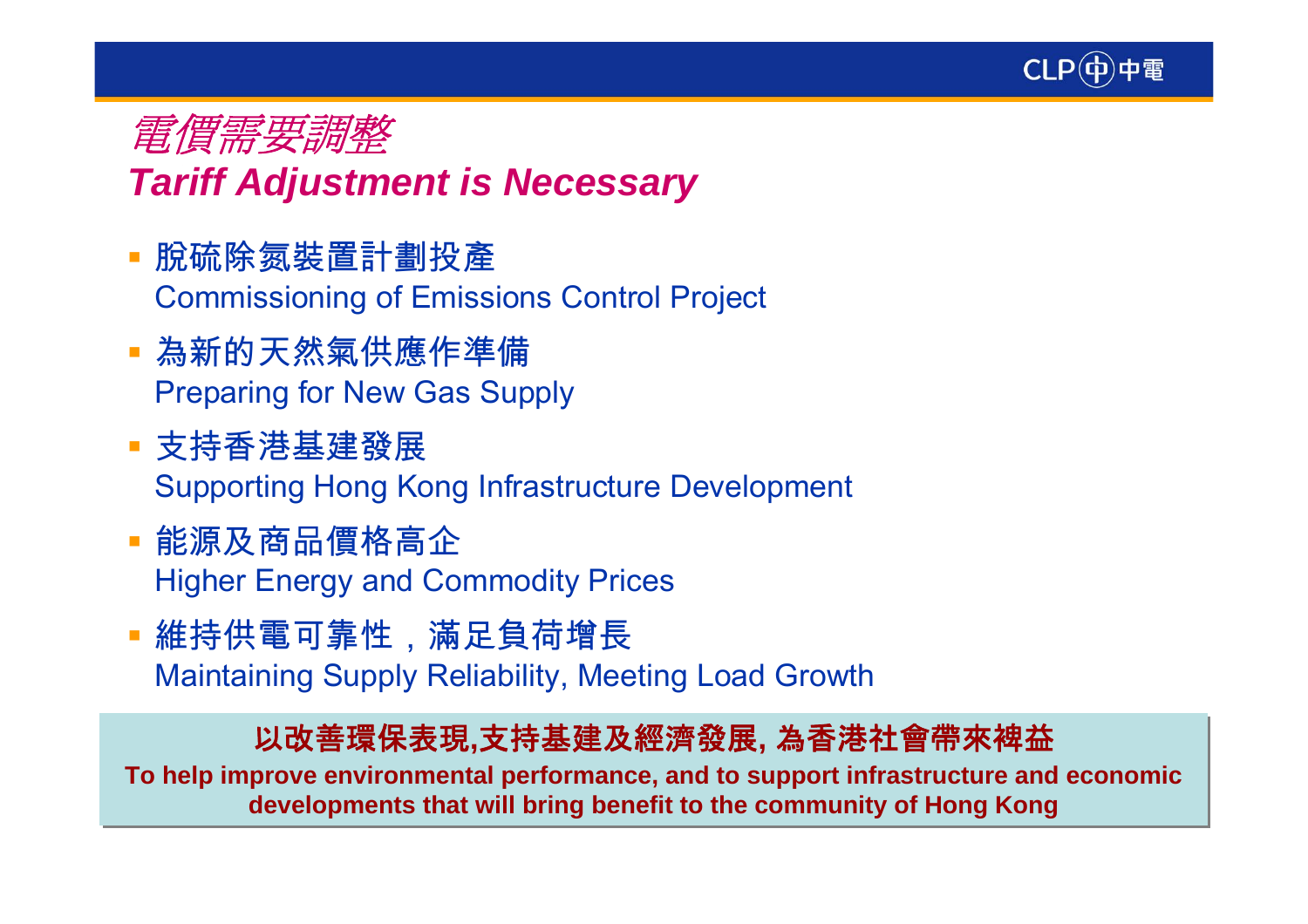

### 相比各類指數升幅,中電電價合理

*Competitive Tariff amongst Escalation of many Indices*



### 十多年來首次上調電價 十多年來首次上調電價

### 調整後的基本電價尚低於十年前水平,亦較其他主要城市相宜 調整後的基本電價尚低於十年前水平,亦較其他主要城市相宜

This is CLP's first time increase for more than a decade. After adjustment, our Basic Tariff is still This is CLP's first time increase for more than a decade. After adjustment, our Basic Tariff is still lower than the level of 10 years ago, and it remains highly competitive amongst other major cities lower than the level of 10 years ago, and it remains highly competitive amongst other major cities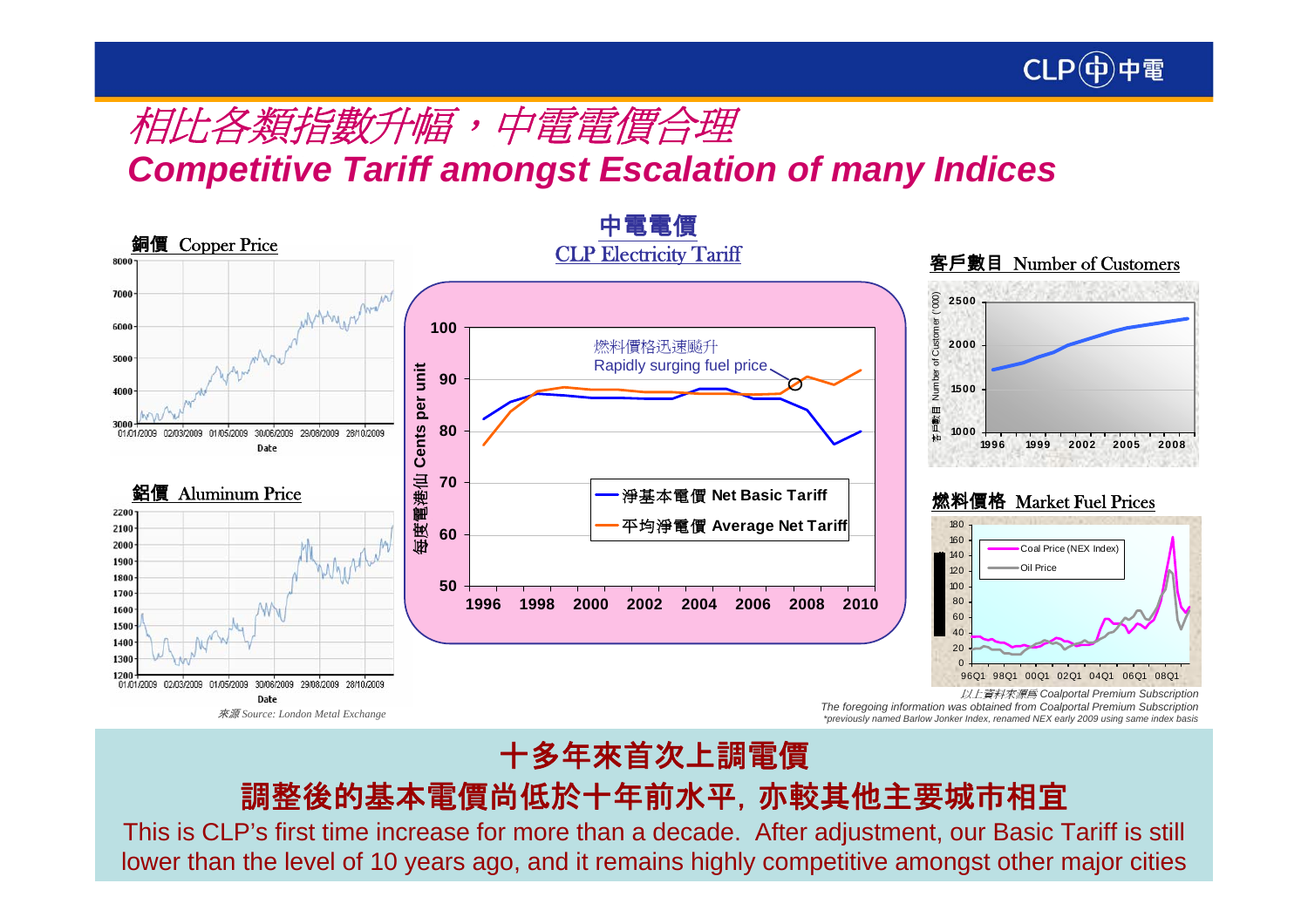

## 相比各主要大城市,中電電價相宜

*CLP Tariff Compares Favorably to Other Major Cities*



註釋︰ 比較資料反映各城市在二零零九年十二月的電價及匯率 比較按住宅用戶每年使用 *3,300*度電計算 *Notes: Tariffs and exchange rates are as of December 2009 Comparison based on annual residential customer consumption of 3,300 kWh*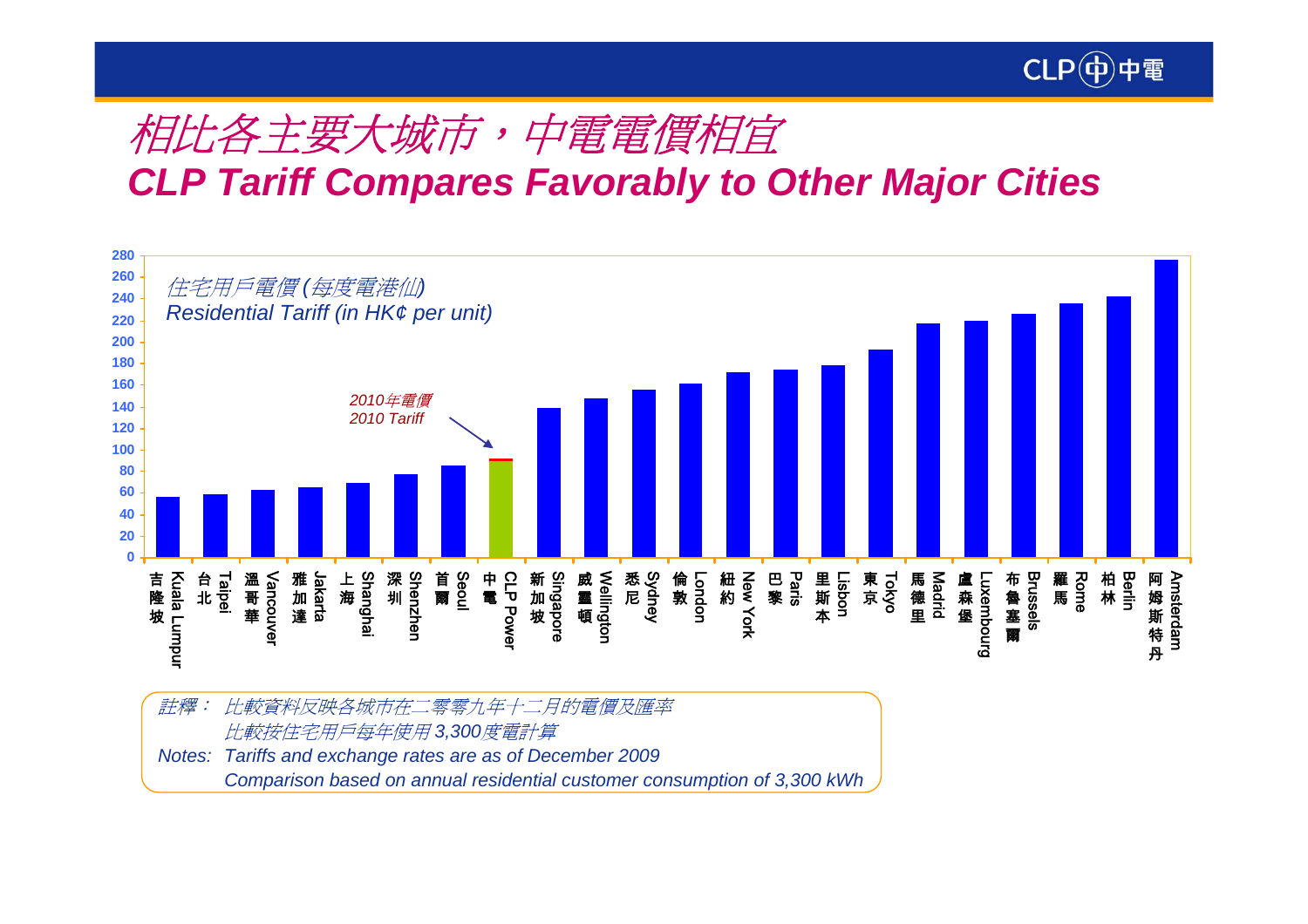

### 各主要城市電價 *(2009*年 *12*月*)* 自*2005*年大幅上升 *Electricity Tariff Rises in Major Metropolitan Cities (2005 – December 2009)*



large tariff increases seen in many major cities